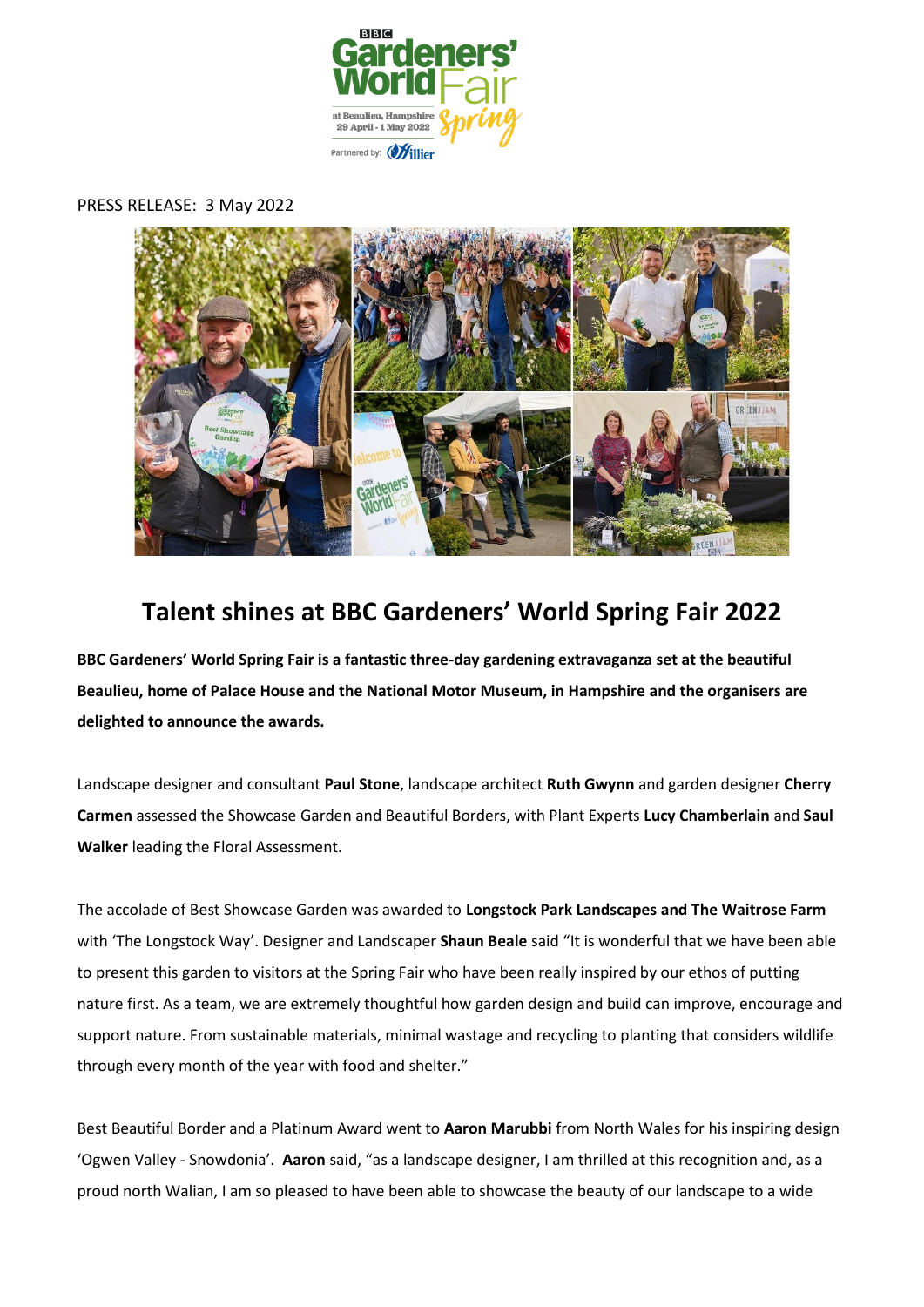audience. Nothing gives a designer more joy than seeing people engaging with their creations, and I was very happy at how visitors were responding to the border on the showground."

Award-winning landscaper and chair of the Garden Assessment panel, **Paul Stone**, said: "It has been an absolute pleasure to assess the gardens at this second ever BBC Gardeners' World Spring Fair. The quality here is high and it is exciting to see both new designers taking their first steps into the arena of show garden design as well as established designers and landscapers showing their skills and flair to an audience of keen gardeners. I have had a great day!"

Of the Best Showcase Garden, **Paul** said, "with The Longstock Way Showcase Garden, Shaun Beale and Longstock Park Landscapes have demonstrated their quality design and landscaping skills, as well plantsmanship and an unerring attention to sustainability in the garden. Shaun is clearly passionate about plants, as the garden includes inspiring combinations. I know that visitors will take away plenty of ideas from this garden."

**Paul** continued, "the assessors and I felt that Aaron's Border was outstanding and well-deserving of 'Best Beautiful Border'. His representation of a Snowdonia crawiau slate fence made for a dramatic scene with a well thought through planting scheme that really hit the mark. The Beautiful Borders brief was to take inspiration from 'Down Your Way' and Aaron brought this to life with flair and style."

**Lucy Chamberlain**, garden writer and head gardener in Essex, said "the floral assessment was tricky as the quality was very high, and I am delighted that Green Jjam were the ultimate winners. The public are always in for a treat coming to this Spring Fair, with lots of variety to explore for their gardens."

## **Beautiful Borders**

PLATINUM:

- BEST BORDER: Ogwen Valley Snowdonia by Aaron Marubbi
- Maggie's Way by Sparsholt College for Maggie's in Southampton

GOLD:

• A Sense of Place by Ann Stow

• May Day Morning in Patrick's Patch by Fairweather's Nursery from Beaulieu, Hampshire SILVER MERIT:

- Coastal Cottage by Heather Stevens from Christchurch, Doret
- Peacock Paradise by Becky Sibley, Wild Thyme Deigns from Corsham, Wiltshire
- Victorian Folly by Damien Michel from London

SILVER: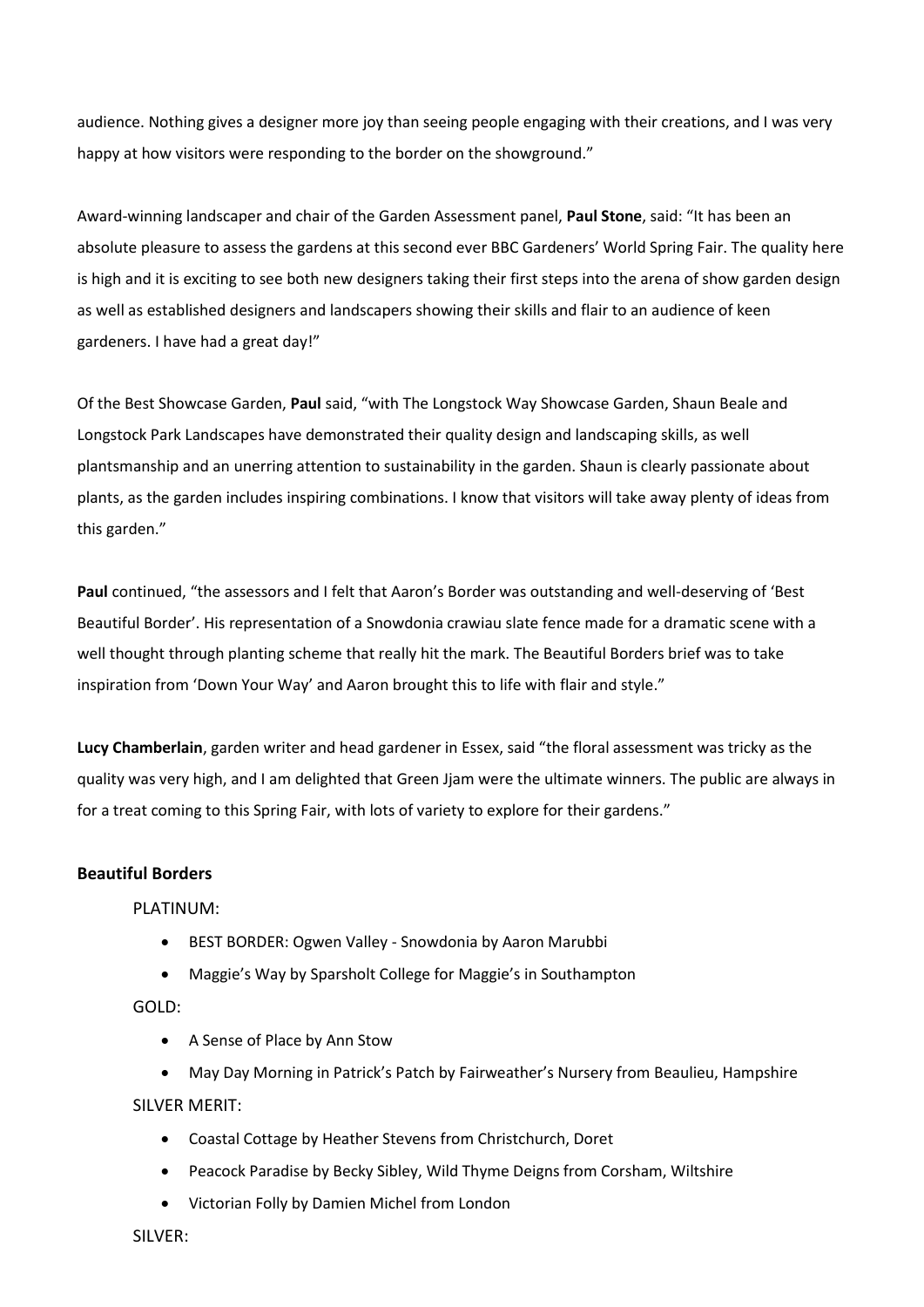- Elementary My Dear Watson by Christine Mulinder from Hindhead, Surrey
- Jermyn's House by Sir Harrold Hillier Gardens, Hampshire
- What's it All About ALFI? By ALFI Committee from Alton, Hampshire

## **Showcase Gardens**

SILVER MERIT:

- BEST SHOWCASE GARDEN: The Longstock Way by Shaun Beale and Longstock Park Landscapes from Hampshire
- Over The Garden Gate by Aura Landscapes from Southampton, and the Association of Professional Landscapers
- The Working Garden by Jon Wheatley and Terry Porter from Bristol

SILVER:

• Hope Street Gardens by Martin Royer Garden Design and Tim Bembridge TAB Landscapes from Chandlers Ford, Hampshire

#### **Floral Awards**

- BEST FLORAL DISPLAY: Green Jjam from Upon-on-Severn, Worcester
- 2<sup>nd</sup>: Heucheraholics from Hampshire
- 3<sup>rd</sup>: Ice Alpines from Bewdley

Headline Spring Fair sponsor **Hillier Nurseries** presented a stunning garden feature, a firm visitor favourite. The design represented a contemporary garden design with a focus on outdoor living contrasted with a traditional herbaceous border, as well as ideas for encouraging wildlife in the garden.

The Fair featured *BBC Gardeners' World* experts Adam Frost, Joe Swift and Frances Tophill with the Magazine editors on the BBC Gardeners' World Magazine Stage sponsored Regent Seven Seas Cruises, Plant Expert tours, grow-your-own tips from the National Vegetable Society, plants to buy from a great selection of nurseries and shopping from gardening exhibitors. Visitors can also enjoy a BBC Good Food Market, toetapping entertainment on the Gordon's Bandstand and delicious street food.

Next year's BBC Gardeners' World Spring Fair will take place from 28 to 30 April 2023.

For more information please visi[t bbcgardenersworldfair.com](http://www.bbcgardenersworldfair.com/)

#### NOTES TO THE EDITOR

Details correct at time of print.